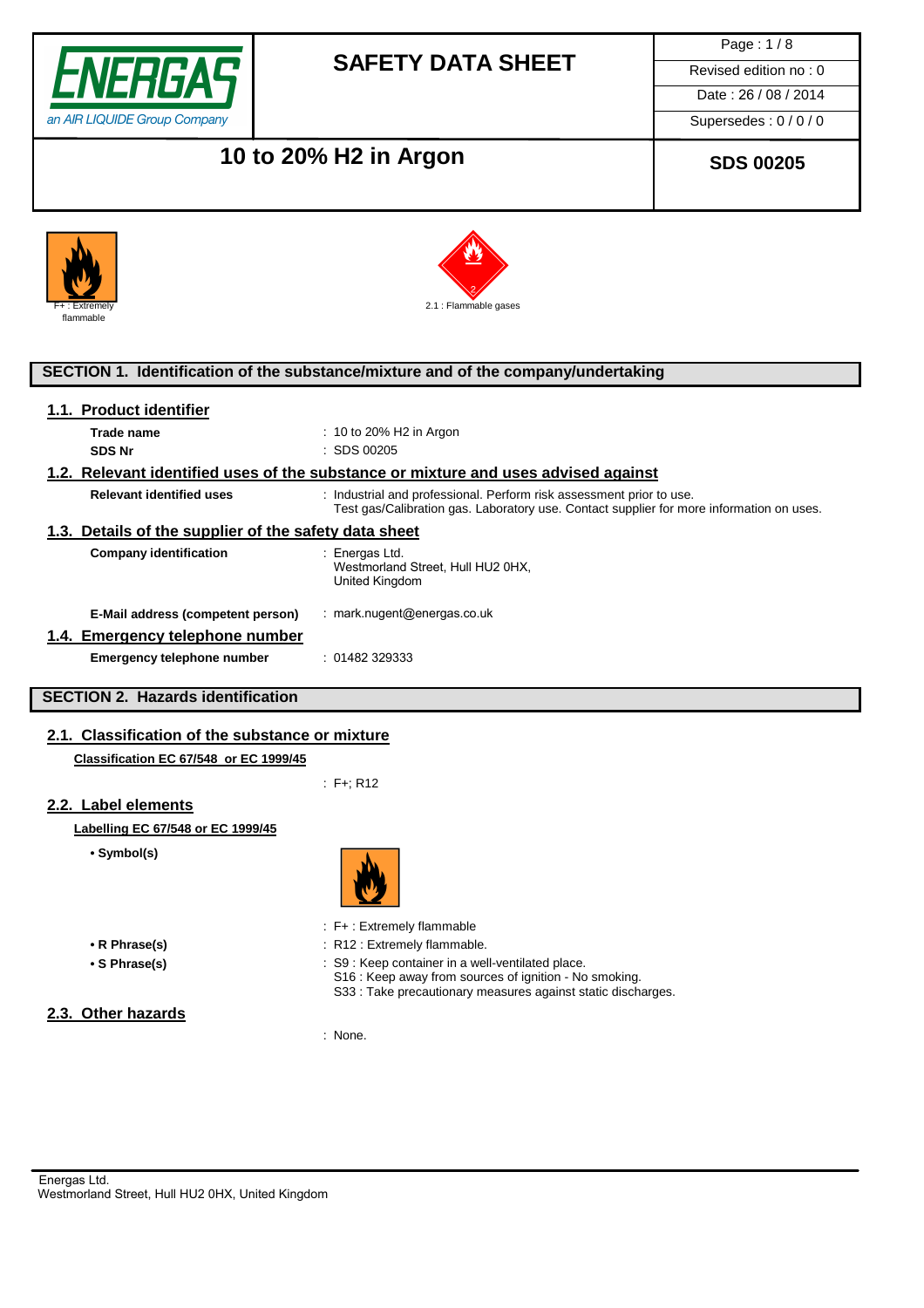

Page : 2 / 8

Date : 26 / 08 / 2014

Supersedes : 0 / 0 / 0

# 10 to 20% H2 in Argon **SDS 00205**

## **SECTION 3. Composition/information on ingredients**

### **3.1. Substance / 3.2. Mixture**

### **Mixture.**

| Substance name |                | <b>Contents</b> | <b>CAS No</b><br><b>EC No</b><br>Index No<br><b>Registration no</b> | <b>Classification(DSD)</b> | <b>Classification(CLP)</b>                         |
|----------------|----------------|-----------------|---------------------------------------------------------------------|----------------------------|----------------------------------------------------|
| Hydrogen       |                | 20 %            | 1333-74-0<br>215-605-7<br>001-001-00-9<br>$*1$                      | F+: R12                    | Flam. Gas 1 (H220)<br>Press. Gas Compressed (H280) |
| Argon          | $\overline{a}$ | 80%             | 7440-37-1<br>231-147-0<br>$- - - - -$<br>$*1$                       | Not classified (DSD)       | Press. Gas Compressed (H280)                       |

Contains no other components or impurities which will influence the classification of the product.

\* 1: Listed in Annex IV / V REACH, exempted from registration.

\* 2: Registration deadline not expired.

\* 3: Registration not required: Substance manufactured or imported < 1t/y.

Full text of R-phrases see section 16. Full text of H-statements see section 16.

## **SECTION 4. First aid measures**

### **4.1. Description of first aid measures**

| - Inhalation                                                     | : Remove victim to uncontaminated area wearing self contained breathing apparatus. Keep<br>victim warm and rested. Call a doctor. Apply artificial respiration if breathing stopped. |  |
|------------------------------------------------------------------|--------------------------------------------------------------------------------------------------------------------------------------------------------------------------------------|--|
| - Skin contact                                                   | : Adverse effects not expected from this product.                                                                                                                                    |  |
| - Eye contact                                                    | : Adverse effects not expected from this product.                                                                                                                                    |  |
| - Ingestion                                                      | : Ingestion is not considered a potential route of exposure.                                                                                                                         |  |
| 4.2. Most important symptoms and effects, both acute and delayed |                                                                                                                                                                                      |  |
|                                                                  | : In high concentrations may cause asphyxiation. Symptoms may include loss of mobility/<br>consciousness. Victim may not be aware of asphyxiation.                                   |  |

### Refer to section 11.

### **4.3. Indication of any immediate medical attention and special treatment needed**

: None.

# **SECTION 5. Firefighting measures**

| 5.1. Extinguishing media                                                                         |                                                                                                                                                                                                                                                                                                                                                                                                                                                                          |  |  |  |
|--------------------------------------------------------------------------------------------------|--------------------------------------------------------------------------------------------------------------------------------------------------------------------------------------------------------------------------------------------------------------------------------------------------------------------------------------------------------------------------------------------------------------------------------------------------------------------------|--|--|--|
| - Suitable extinguishing media<br>- Unsuitable extinguishing media                               | : Water spray or fog.<br>: Carbon dioxide.<br>Do not use water jet to extinguish.                                                                                                                                                                                                                                                                                                                                                                                        |  |  |  |
|                                                                                                  | 5.2. Special hazards arising from the substance or mixture                                                                                                                                                                                                                                                                                                                                                                                                               |  |  |  |
| <b>Specific hazards</b><br><b>Hazardous combustion products</b><br>5.3. Advice for fire-fighters | : Exposure to fire may cause containers to rupture/explode.<br>: None.                                                                                                                                                                                                                                                                                                                                                                                                   |  |  |  |
| <b>Specific methods</b>                                                                          | : Do not extinguish a leaking gas flame unless absolutely necessary. Spontaneous/explosive<br>re-ignition may occur. Extinguish any other fire.<br>If possible, stop flow of product.<br>Use fire control measures appropriate for the surrounding fire. Exposure to fire and heat<br>radiation may cause gas receptacles to rupture. Cool endangered receptacles with water<br>spray jet from a protected position. Prevent water used in emergency cases from entering |  |  |  |

Energas Ltd. Westmorland Street, Hull HU2 0HX, United Kingdom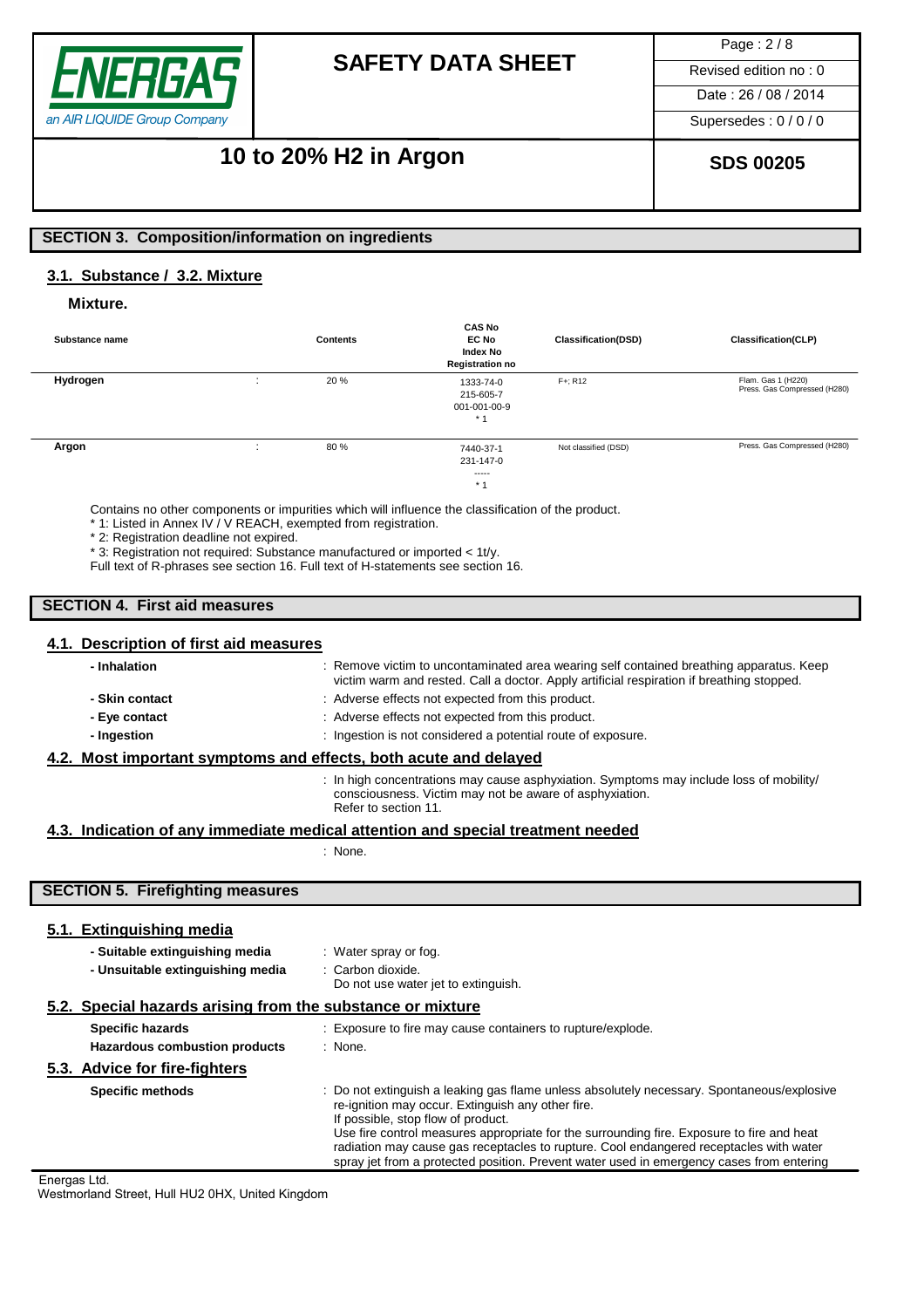

Page : 3 / 8

Date : 26 / 08 / 2014

Supersedes : 0 / 0 / 0

# 10 to 20% H2 in Argon **SDS 00205**

## **SECTION 5. Firefighting measures (continued)**

|                                       | sewers and drainage systems.<br>Use water spray or fog to knock down fire fumes if possible.                      |
|---------------------------------------|-------------------------------------------------------------------------------------------------------------------|
| Special protective equipment for fire | : In confined space use self-contained breathing apparatus.                                                       |
| fighters                              | Standard protective clothing and equipment (Self Contained Breathing Apparatus) for fire<br>fighters.             |
|                                       | Standard EN 469 - Protective clothing for firefighters. Standard - EN 659: Protective gloves for<br>firefighters. |
|                                       | Standard EN 137 - Self-contained open-circuit compressed air breathing apparatus with full<br>face mask.          |

## **SECTION 6. Accidental release measures**

## **6.1. Personal precautions, protective equipment and emergency procedures**

|                                                           | : Evacuate area.                                                                          |
|-----------------------------------------------------------|-------------------------------------------------------------------------------------------|
|                                                           | Try to stop release.                                                                      |
|                                                           | Ensure adequate air ventilation.                                                          |
|                                                           | Eliminate ignition sources.                                                               |
|                                                           | Consider the risk of potentially explosive atmospheres.                                   |
|                                                           | Prevent from entering sewers, basements and workpits, or any place where its accumulation |
|                                                           | can be dangerous.                                                                         |
| 6.2. Environmental precautions                            |                                                                                           |
|                                                           | : Try to stop release.                                                                    |
| 6.3. Methods and material for containment and cleaning up |                                                                                           |
|                                                           | : Ventilate area.                                                                         |
| 6.4. Reference to other sections                          |                                                                                           |
|                                                           | $\therefore$ See also sections 8 and 13.                                                  |
|                                                           |                                                                                           |

## **SECTION 7. Handling and storage**

## **7.1. Precautions for safe handling**

| Safe use of the product             | : Take precautionary measures against static discharge.<br>Purge air from system before introducing gas.<br>Keep away from ignition sources (including static discharges).<br>Do not smoke while handling product.<br>Assess the risk of potentially explosive atmospheres and the need for explosion-proof<br>equipment.<br>Consider the use of only non-sparking tools.<br>Use only properly specified equipment which is suitable for this product, its supply pressure<br>and temperature. Contact your gas supplier if in doubt.<br>Only experienced and properly instructed persons should handle gases under pressure.<br>The substance must be handled in accordance with good industrial hygiene and safety<br>procedures.<br>Ensure the complete gas system was (or is regularily) checked for leaks before use.<br>Consider pressure relief device(s) in gas installations. |
|-------------------------------------|----------------------------------------------------------------------------------------------------------------------------------------------------------------------------------------------------------------------------------------------------------------------------------------------------------------------------------------------------------------------------------------------------------------------------------------------------------------------------------------------------------------------------------------------------------------------------------------------------------------------------------------------------------------------------------------------------------------------------------------------------------------------------------------------------------------------------------------------------------------------------------------|
| Safe handling of the gas receptacle | : Refer to supplier's container handling instructions.<br>Do not allow backfeed into the container.<br>Protect cylinders from physical damage; do not drag, roll, slide or drop.<br>When moving cylinders, even for short distances, use a cart (trolley, hand truck, etc.)<br>designed to transport cylinders.<br>Leave valve protection caps in place until the container has been secured against either a wall<br>or bench or placed in a container stand and is ready for use.<br>If user experiences any difficulty operating cylinder valve discontinue use and contact<br>supplier.<br>Never attempt to repair or modify container valves or safety relief devices.<br>Damaged valves should be reported immediately to the supplier.                                                                                                                                          |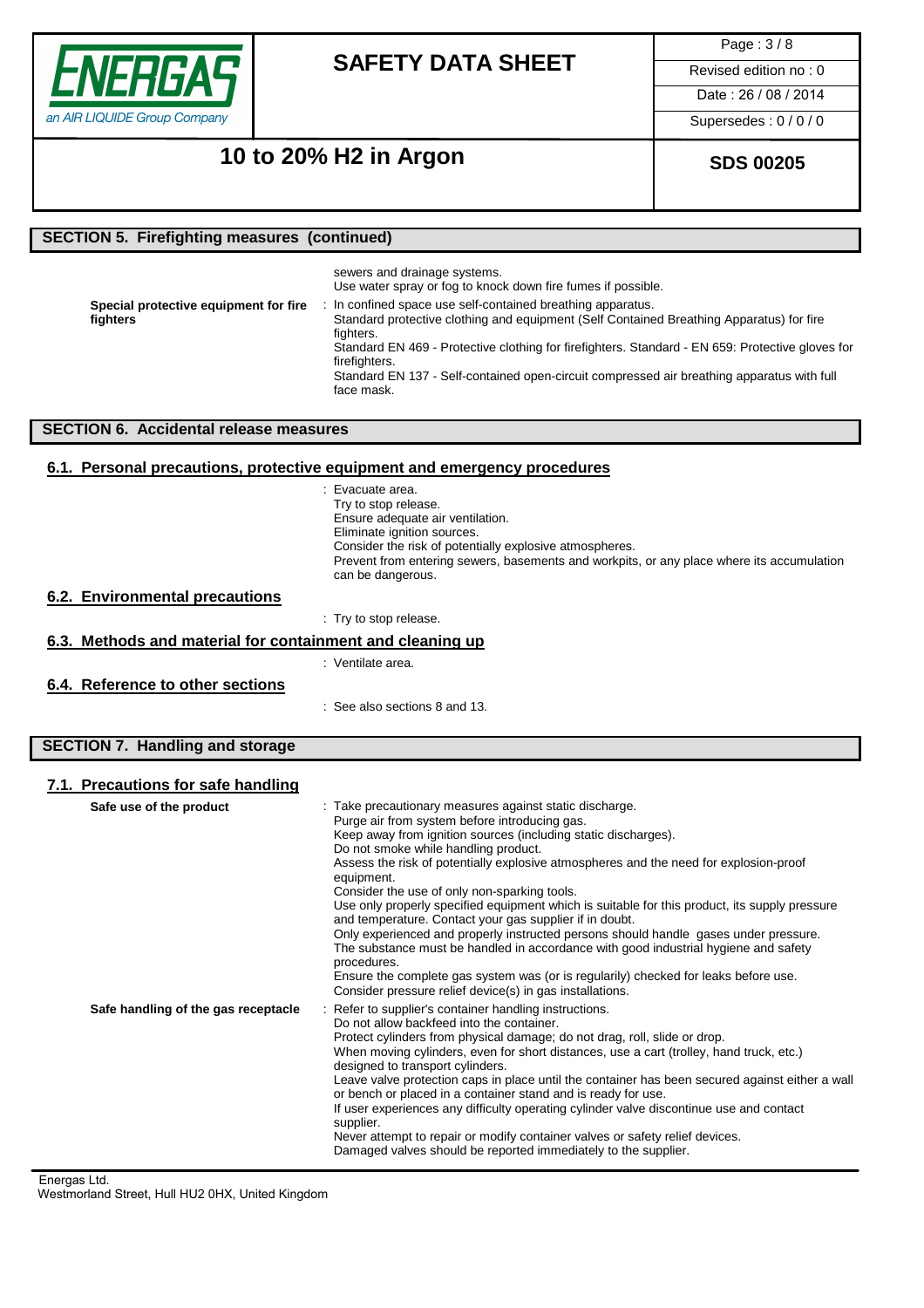

Page : 4 / 8

Date : 26 / 08 / 2014

Supersedes : 0 / 0 / 0

# 10 to 20% H2 in Argon **National SL SDS 00205**

### **SECTION 7. Handling and storage (continued)**

Keep container valve outlets clean and free from contaminants particularly oil and water. Replace valve outlet caps or plugs and container caps where supplied as soon as container is disconnected from equipment.

Close container valve after each use and when empty, even if still connected to equipment. Never attempt to transfer gases from one cylinder/container to another.

Never use direct flame or electrical heating devices to raise the pressure of a container. Do not remove or deface labels provided by the supplier for the identification of the cylinder contents.

Containers should be stored in the vertical position and properly secured to prevent toppling.

### **7.2. Conditions for safe storage, including any incompatibilities**

: Segregate from oxidant gases and other oxidants in store. All electrical equipment in the storage areas should be compatible with the risk of a potentially explosive atmosphere. Keep container below 50°C in a well ventilated place. Observe all regulations and local requirements regarding storage of containers. Containers should not be stored in conditions likely to encourage corrosion. Containers should be stored in the vertical position and properly secured to prevent toppling. Stored containers should be periodically checked for general condition and leakage. Container valve guards or caps should be in place. Store containers in location free from fire risk and away from sources of heat and ignition. Keep away from combustible materials.

### **7.3. Specific end use(s)**

: None.

### **SECTION 8. Exposure controls/personal protection**

| 8.1. Control parameters                                                        |                                                                                                                                                                                                                                                                                                                                                                                                                   |
|--------------------------------------------------------------------------------|-------------------------------------------------------------------------------------------------------------------------------------------------------------------------------------------------------------------------------------------------------------------------------------------------------------------------------------------------------------------------------------------------------------------|
| DNEL: Derived no effect level (<br>Workers)                                    |                                                                                                                                                                                                                                                                                                                                                                                                                   |
|                                                                                | : No data available.                                                                                                                                                                                                                                                                                                                                                                                              |
| DMEL: Derived mimimum effect level (<br>Workers)                               |                                                                                                                                                                                                                                                                                                                                                                                                                   |
|                                                                                | : No data available.                                                                                                                                                                                                                                                                                                                                                                                              |
| <b>PNEC: Predicted no effect</b><br>concentration                              |                                                                                                                                                                                                                                                                                                                                                                                                                   |
|                                                                                | : No data available.                                                                                                                                                                                                                                                                                                                                                                                              |
| 8.2. Exposure controls                                                         |                                                                                                                                                                                                                                                                                                                                                                                                                   |
| 8.2.1. Appropriate engineering<br>controls                                     | : Systems under pressure shoud be regularily checked for leakages.<br>Provide adequate general and local exhaust ventilation.<br>Gas detectors should be used when flammable gases/vapours may be released.<br>Keep concentrations well below lower explosion limits.<br>Ensure exposure is below occupational exposure limits (where available).<br>Consider work permit system e.g. for maintenance activities. |
| 8.2.2. Individual protection measures, :<br>e.g. personal protective equipment | A risk assessment should be conducted and documented in each work area to assess the<br>risks related to the use of the product and to select the PPE that matches the relevant risk.<br>The following recommendations should be considered:<br>PPE compliant to the recommended EN/ISO standards should be selected.                                                                                             |
| • Eye/face protection                                                          | : Wear safety glasses with side shields.<br>Standard EN 166 - Personal eye-protection.                                                                                                                                                                                                                                                                                                                            |
| • Skin protection                                                              |                                                                                                                                                                                                                                                                                                                                                                                                                   |
| - Hand protection                                                              | : Wear working gloves when handling gas containers.<br>Standard EN 388 - Protective gloves against mechanical risk.                                                                                                                                                                                                                                                                                               |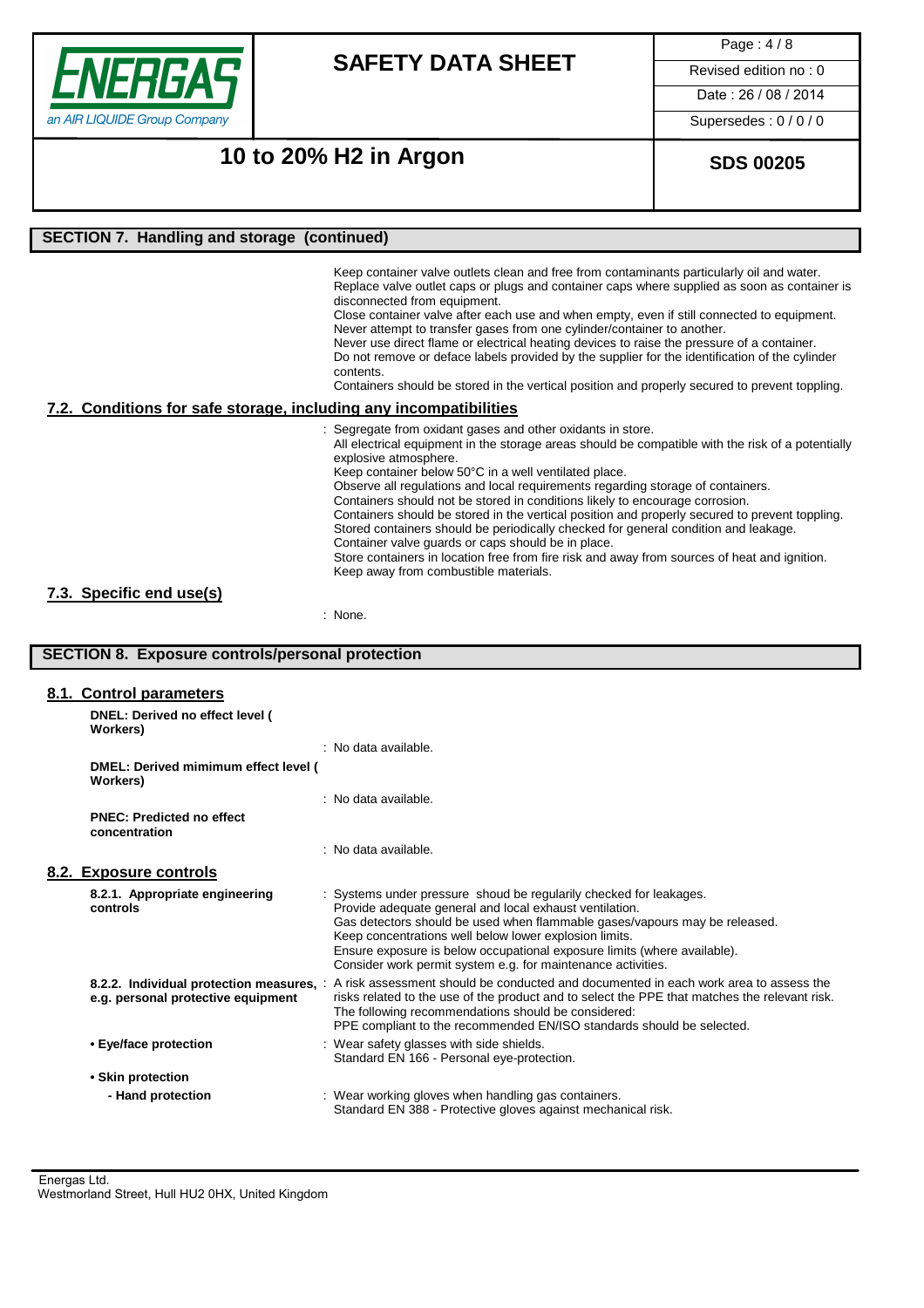

Page : 5 / 8

Date: 26 / 08 / 2014

Supersedes : 0 / 0 / 0

# 10 to 20% H2 in Argon **SDS 00205**

## **SECTION 8. Exposure controls/personal protection (continued)**

| - Other                                   | : Consider the use of flame resistant anti-static safety clothing.<br>Standard EN ISO 14116 - Limited flame spread materials.<br>Standard EN ISO 1149-5 - Protective clothing: Electrostatic properties.<br>Wear safety shoes while handling containers.<br>Standard EN ISO 20345 - Personal protective equipment - Safety footwear. |
|-------------------------------------------|--------------------------------------------------------------------------------------------------------------------------------------------------------------------------------------------------------------------------------------------------------------------------------------------------------------------------------------|
| • Respiratory protection                  | : Self contained breathing apparatus (SCBA) or positive pressure airline with mask are to be<br>used in oxygen-deficient atmospheres.<br>Standard EN 137 - Self-contained open-circuit compressed air breathing apparatus with full<br>face mask.                                                                                    |
| • Thermal hazards                         | : None necessary.                                                                                                                                                                                                                                                                                                                    |
| 8.2.3. Environmental exposure<br>controls | : Refer to local regulations for restriction of emissions to the atmosphere. See section 13 for<br>specific methods for waste gas treatment.                                                                                                                                                                                         |

# **SECTION 9. Physical and chemical properties**

## **9.1. Information on basic physical and chemical properties**

| Appearance                                                                                    |                                                                                                                                                                                                          |
|-----------------------------------------------------------------------------------------------|----------------------------------------------------------------------------------------------------------------------------------------------------------------------------------------------------------|
| Physical state at 20°C / 101.3kPa                                                             | : Gas.                                                                                                                                                                                                   |
| Colour                                                                                        | : Mixture contains one or more component(s) which have the following colour(s):<br>Colourless.                                                                                                           |
| Odour                                                                                         | : There may be no odour warning properties, odour is subjective and inadequate to warn of<br>overexposure.<br>Mixture contains one or more component(s) which have the following odour(s):<br>Odourless. |
| <b>Odour threshold</b>                                                                        | : Odour threshold is subjective and inadequate to warn for overexposure.                                                                                                                                 |
| pH value                                                                                      | : Not applicable for gas-mixtures.                                                                                                                                                                       |
| Molar mass [g/mol]                                                                            | : Not applicable for gas-mixtures.                                                                                                                                                                       |
| Melting point [°C]                                                                            | : Not applicable for gas-mixtures.                                                                                                                                                                       |
| <b>Boiling point [°C]</b>                                                                     | : Not applicable for gas-mixtures.                                                                                                                                                                       |
| Flash point [°C]                                                                              | : Not applicable for gas-mixtures.                                                                                                                                                                       |
| Evaporation rate (ether=1)                                                                    | : Not applicable for gas-mixtures.                                                                                                                                                                       |
| Flammability range [vol% in air]                                                              | : Flammability range not available.                                                                                                                                                                      |
| Vapour pressure [20°C]                                                                        | : Not applicable.                                                                                                                                                                                        |
| Relative density, gas (air=1)                                                                 | : Heavier than air.                                                                                                                                                                                      |
| Solubility in water [mg/l]                                                                    | : Solubility in water of component(s) of the mixture :<br>$\bullet$ Argon: 61 $\bullet$ Hydrogen: 1.6                                                                                                    |
| <b>Partition coefficient n-octanol/water [ : Not applicable for gas-mixtures.</b><br>log Kow] |                                                                                                                                                                                                          |
| Viscosity at 20°C [mPa.s]                                                                     | : Not applicable.                                                                                                                                                                                        |
| <b>Explosive Properties</b>                                                                   | : Not applicable.                                                                                                                                                                                        |
| <b>Oxidising Properties</b>                                                                   | : None.                                                                                                                                                                                                  |
| 9.2. Other information                                                                        |                                                                                                                                                                                                          |
| Other data                                                                                    | Gas/vapour heavier than air. May accumulate in confined spaces, particularly at or below<br>around level.                                                                                                |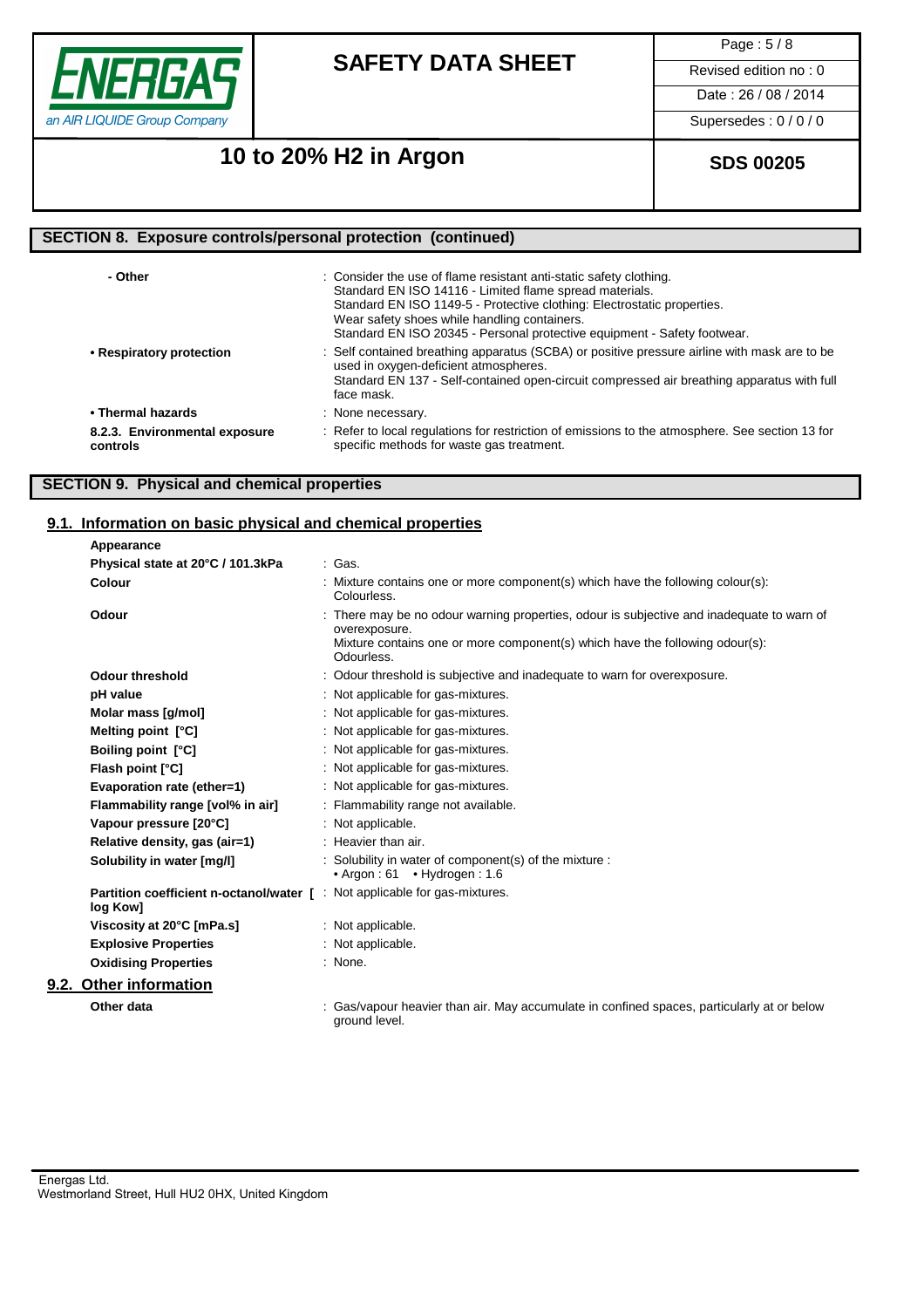

Page : 6 / 8

Date : 26 / 08 / 2014

Supersedes : 0 / 0 / 0

# 10 to 20% H2 in Argon **SDS 00205**

# **SECTION 10. Stability and reactivity 10.1. Reactivity** : No reactivity hazard other than the effects described in sub-sections below. **10.2. Chemical stability** : Stable under normal conditions. **10.3. Possibility of hazardous reactions** : May react violently with oxidants. Can form explosive mixture with air. **10.4. Conditions to avoid** : Keep away from heat/sparks/open flames/hot surfaces. – No smoking. **10.5. Incompatible materials** : None. **10.6. Hazardous decomposition products** : Under normal conditions of storage and use, hazardous decomposition products should not be produced. **SECTION 11. Toxicological information**

### **11.1. Information on toxicological effects**

| <b>Acute toxicity</b>             | : No known toxicological effects from this product. |
|-----------------------------------|-----------------------------------------------------|
| Rat inhalation LC50 [ppm/4h]      | : No data available.                                |
| <b>Skin corrosion/irritation</b>  | : No known effects from this product.               |
| Serious eye damage/irritation     | : No known effects from this product.               |
| Respiratory or skin sensitisation | : No known effects from this product.               |
| Carcinogenicity                   | : No known effects from this product.               |
| Germ cell mutagenicity            | : No known effects from this product.               |
| <b>STOT-single exposure</b>       | : No known effects from this product.               |
| <b>STOT-repeated exposure</b>     | : No known effects from this product.               |
| <b>Aspiration hazard</b>          | : Not applicable for gases and gas-mixtures.        |

## **SECTION 12. Ecological information**

## **12.1. Toxicity**

|                                          | : Classification criteria are not met. |
|------------------------------------------|----------------------------------------|
| EC50 48h - Daphnia magna [mg/l]          | : No data available.                   |
| EC50 72h Algae [mg/l]                    | : No data available.                   |
| LC50-96 h - fish [mq/l]                  | : No data available.                   |
| 12.2. Persistence and degradability      |                                        |
|                                          | : No data available.                   |
| 12.3. Bioaccumulative potential          |                                        |
|                                          | : No data available.                   |
| 12.4. Mobility in soil                   |                                        |
|                                          | : No data available.                   |
| 12.5. Results of PBT and vPvB assessment |                                        |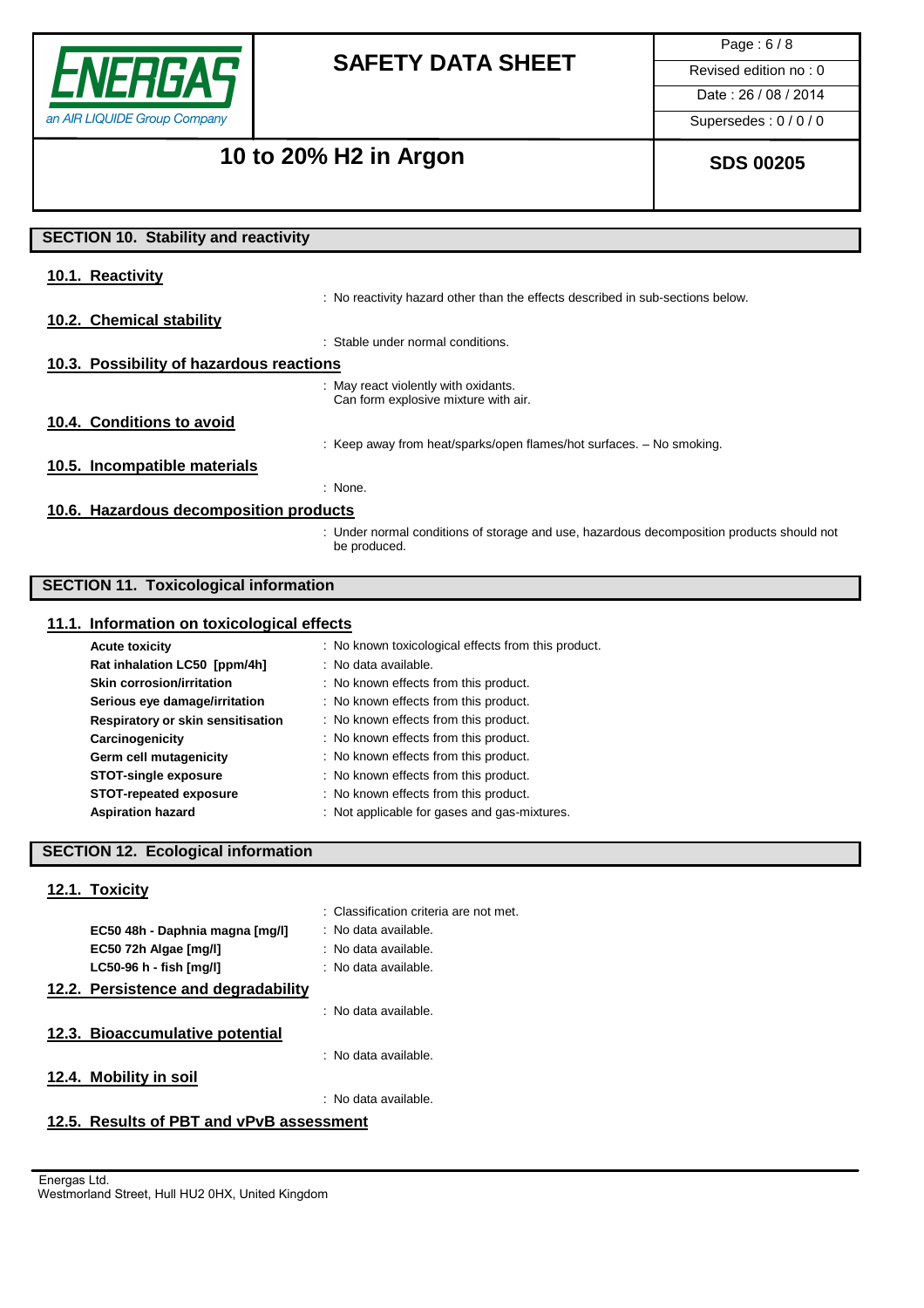

Page : 7 / 8

Date : 26 / 08 / 2014

Supersedes : 0 / 0 / 0

# 10 to 20% H2 in Argon **SDS 00205**

# **SECTION 12. Ecological information (continued)** : No data available. **12.6. Other adverse effects Effect on ozone layer** : None. **Effect on the global warming : No known ecological damage caused by this product. SECTION 13. Disposal considerations 13.1. Waste treatment methods** : Do not discharge into areas where there is a risk of forming an explosive mixture with air. Waste gas should be flared through a suitable burner with flash back arrestor. Ensure that the emission levels from local regulations or operating permits are not exceeded. Do not discharge into any place where its accumulation could be dangerous. Refer to the EIGA code of practice Doc.30 "Disposal of Gases"", downloadable at http://www. eiga.org for more guidance on suitable disposal methods. Contact supplier if guidance is required. **List of hazardous wastes** : 16 05 04: Gases in pressure containers (including halons) containing dangerous substances. **13.2. Additional information** : None. **SECTION 14. Transport information UN number** : 1954 **Labelling ADR, IMDG, IATA** : 2.1 : Flammable gases óm**Land transport (ADR/RID)**

| Land transport (ADR/RID)                  |                                                                                                                                                          |
|-------------------------------------------|----------------------------------------------------------------------------------------------------------------------------------------------------------|
| H.I. nr                                   | : 23                                                                                                                                                     |
| UN proper shipping name                   | : COMPRESSED GAS, FLAMMABLE, N.O.S. (Hydrogen, Argon)                                                                                                    |
| Transport hazard class(es)                | $\therefore$ 2                                                                                                                                           |
| <b>Classification code</b>                | : 1F                                                                                                                                                     |
| Packing Instruction(s)                    | : P200                                                                                                                                                   |
| <b>Tunnel Restriction</b>                 | : B/D Tank carriage: Passage forbidden through tunnels of category B, C, Dand E;Other<br>carriage: Passage forbidden through tunnels of category D and E |
| <b>Environmental hazards</b>              | : None.                                                                                                                                                  |
| Sea transport (IMDG)                      |                                                                                                                                                          |
| Proper shipping name                      | : COMPRESSED GAS, FLAMMABLE, N.O.S. (Hydrogen, Argon)                                                                                                    |
| <b>Class</b>                              | $\therefore$ 2.1                                                                                                                                         |
| <b>Emergency Schedule (EmS) - Fire</b>    | F.D                                                                                                                                                      |
| Emergency Schedule (EmS) - Spillage : S-U |                                                                                                                                                          |
| <b>Packing instruction</b>                | : P200                                                                                                                                                   |
| <b>IMDG-Marine pollutant</b>              | : No                                                                                                                                                     |
| Air transport (ICAO-TI / IATA-DGR)        |                                                                                                                                                          |
| Proper shipping name (IATA)               | : COMPRESSED GAS, FLAMMABLE, N.O.S. (Hydrogen, Argon)                                                                                                    |
|                                           |                                                                                                                                                          |